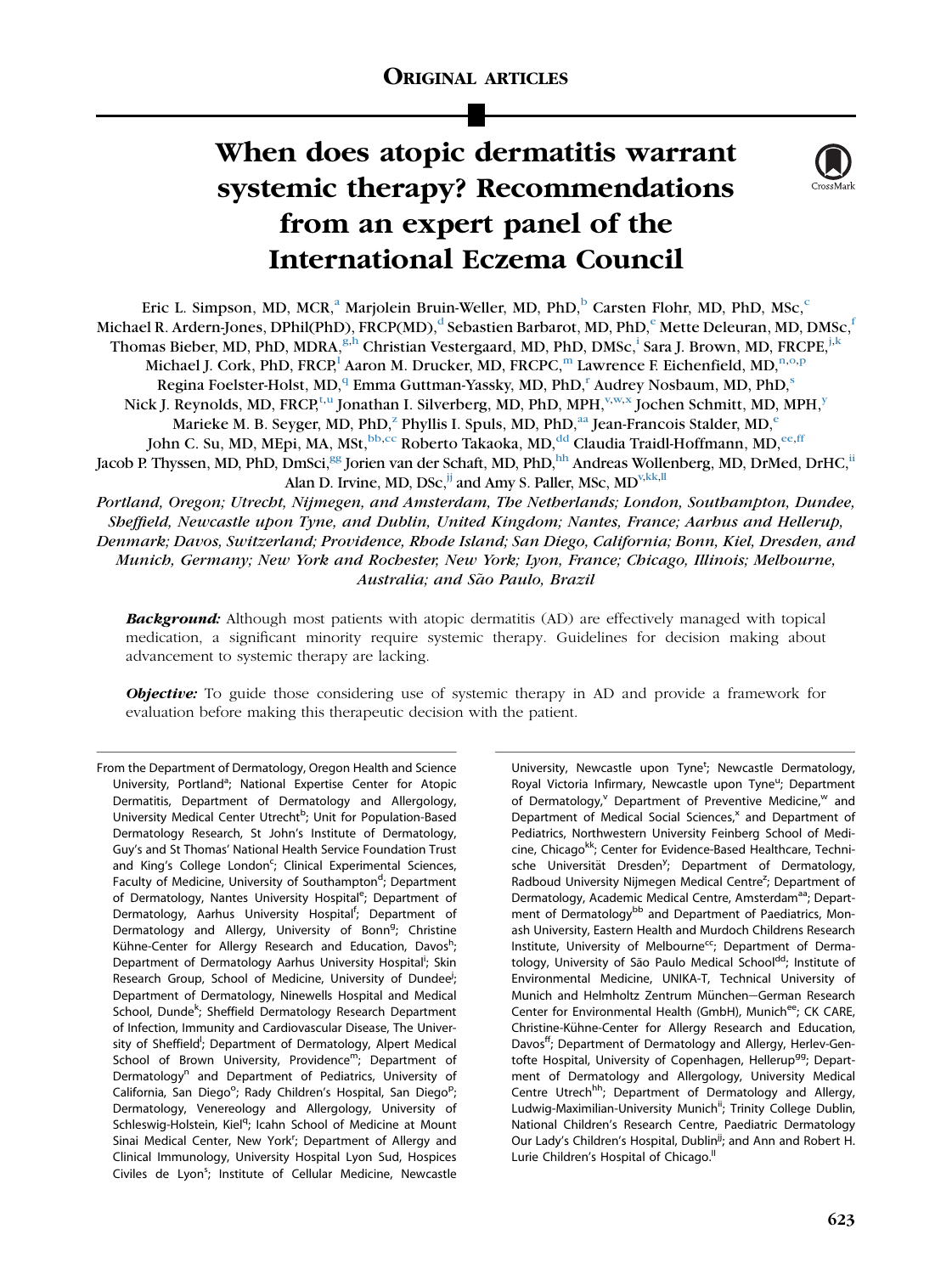**Methods:** A subgroup of the International Eczema Council determined aspects to consider before prescribing systemic therapy. Topics were assigned to expert reviewers who performed a topic-specific literature review, referred to guidelines when available, and provided interpretation and expert opinion.

**Results:** We recommend a systematic and holistic approach to assess patients with severe signs and symptoms of AD and impact on quality of life before systemic therapy. Steps taken before commencing systemic therapy include considering alternate or concomitant diagnoses, avoiding trigger factors, optimizing topical therapy, ensuring adequate patient/caregiver education, treating coexistent infection, assessing the impact on quality of life, and considering phototherapy.

**Limitations:** Our work is a consensus statement, not a systematic review.

**Conclusion:** The decision to start systemic medication should include assessment of severity and quality of life while considering the individual's general health status, psychologic needs, and personal attitudes toward systemic therapies. ( J Am Acad Dermatol 2017;77:623-33.)

Key words: atopic dermatitis; azathioprine; biologic; consensus statement; cyclosporine; eczema; methotrexate; quality of life; systemic therapy.

Drs Irvine and Paller contributed equally to this article.

- Corporate sponsorship was provided to the International Eczema Council by Abbvie, Amgen, Celgene, Chugai, Galderma, Glaxo-SmithKline/Stiefel, the Leo Foundation, Leo Pharma, Lilly, MedImmune/Astrazeneca, Pfizer, Sanofi, Genzyme and Regeneron Pharmaceuticals, and Valeant. The sponsors had no influence on the content and viewpoints in this article. The cost of publication was covered by the International Eczema Council.
- Disclosure: Dr Simpson is an investigator for GlaxoSmithKline, Novartis, Regeneron, Vanda, and Tioga and a consultant with honorarium for Celgene, Galderma, Dermira, Genentech, Glaxo-SmithKline, Pfizer, Regeneron, and Sanofi. Dr Bruin-Weller is an investigator for Roche and an investigator and consultant for Abbvie and Regeneron/Sanofi, with all fees paid to her institution. Dr Flohr is a consultant with honorarium for Roche/Genentech and Sanofi/Regeneron. Dr Barbarot is a consultant with honorarium for Pierre Fabre Laboratory and Sanofi-Genzyme, a speaker/educator with honorarium for Bioderma, and an investigator with Pierre Fabre Laboratory. Dr Deleuran is an investigator for AbbVie and Sanofi Genzyme and a consultant with honorarium for CKCare Foundation, La Roche Posay, Leo Pharma, Meda Pharma, Pierre Fabre, Regeneron, and Sanofi Genzyme. Dr Bieber is an investigator or consultant or lecturer for Sanofi, Regeneron, Novartis, Roche, Astellas, Galderma, Pfizer/Anacor, GlaxoSmithKline, Lilly, and L'Oréal. Dr Cork is a consultant with honorarium and investigator for Regeneron and Sanofi. Dr Drucker is a consultant with honorarium for Astellas Canada, Prime Inc, Sanofi, and Spire Learning and an investigator for Sanofi and Regeneron. Dr Eichenfield is a consultant with honorarium for Anacor/Pfizer, Galderma, Genentech, Lilly, Regeneron/Sanofi, and Valeant and an investigator for Regeneron/Sanofi. Dr Foelster-Holst is an investigator (with fees paid to her institution) for Astellas, Novartis Pharma, Phamanet, Pierre Fabre, and Regeneron and a consultant with honoraria for ALK/Abbott, Ardeypharm, Astellas, Johnson and Johnson, La Roche Posay, and Neubourg Skin care GMBH and Co. Dr Guttman is a consultant with honorarium for AbbVie, Allergan, Amgen, Anacor, Bristol-Myers Squibb, Celgene, Celsus Therapeutics, Dermira, Drais, Eli Lilly, Escalier, Galderma, Genentech, Glenmark, LEO Pharma, Mitsubushi Tanabe, Novartis, Pfizer, Regeneron, Sanofi, Stiefel/GlaxoSmithKline, and Vitae and principal investigator for Bristol-Myers Squibb, Celgene, Dermira, Janssen Biotech, LEO Pharma, Merck, Novartis, and Regeneron. Dr Nosbaum is a consultant with honorarium for Sanofi. Dr Reynolds is an

investigator for BBSRC Case with AstraZeneca, Stiefel/GlaxoSmithKline, Bristol Myers Squib, Genentech, Innovate UK with Stiefel/GlaxoSmithKline, and Wellcome Trust/GlaxoSmithKline and a consultant with honorarium for Genentech. Dr Schmitt is an investigator for ALK, Merck Sharp and Dohme, Novartis, Pfizer, and Sanofi and a consultant with honorarium for Novartis and Roche. Dr Spuls is a consultant with honorarium for AbbVie, Anacor, Leo Pharma, and Novartis and an investigator for Leopharma and Schering Plough; she reports also having been involved in performing clinical trials with many pharmaceutical industries that manufacture drugs used for the treatment of psoriasis and atopic dermatitis. Dr Thyssen is a consultant with honorarium for Leo Pharma, Roche, and Sanofi-Genzyme. Dr Wollenberg is a consultant with honorium for Almiral, Anacor, Astellas, Bioderma, Celgene, Chugai (travel grant), Galderma, Hans Karrer, Leo Pharma, L'Oreal, MEDA, MedImmune, Merck Sharp and Dohme, Novartis, Pierre Fabre, Pfizer, Regeneron, and Sanofi-Adventis and he received research funding from Beiersdorf and Leo Pharma. Dr Irvine is a consultant with honorarium for AbbVie, Anacor, Chugai Pharma, Genentech, and Sanofi Regeneron. Dr Paller is a consultant with honorarium Anacor, Eli Lilly, Galderma, GlaxoSmithKline/Stiefel, Pierre Fabre, Puricore, Regeneron/Sanofi, Roivant, and Valeant and an investigator for Astellas and Pfizer. Drs Ardern-Jones, Vestergaard, Brown, Silverberg, Seyger, Stalder, Su, Takaoka, Traidl-Hoffmann, and Van der Schaft have no conflicts of interest to declare.

Accepted for publication June 19, 2017

Reprints not available from the authors.

Correspondence to: Eric L. Simpson, MD, MCR, Department of Dermatology, Oregon Health and Science University, Portland, OR. E-mail: [simpsone@ohsu.edu](mailto:simpsone@ohsu.edu). Alan D. Irvine, MD, DSc, Trinity College Dublin, National Children's Research Centre, Paediatric Dermatology, Our Lady's Children's Hospital, Dublin, United Kingdom. E-mail: [irvinea@tcd.ie](mailto:irvinea@tcd.ie). Amy S. Paller, MSc, MD, Department of Dermatology, Northwestern University Feinberg School of Medicine, 676 N St Clair, Suite 1600, Chicago, IL 60611. E-mail: [apaller@northwestern.edu](mailto:apaller@northwestern.edu).

Published online August 10, 2017.

0190-9622

 2017 by the American Academy of Dermatology, Inc. Published by Elsevier Inc. All rights reserved. This is an open access article under the CC BY-NC-ND license [\(http://creativecommons.org/](http://creativecommons.org/licenses/by-nc-nd/4.0/) [licenses/by-nc-nd/4.0/](http://creativecommons.org/licenses/by-nc-nd/4.0/)).

<http://dx.doi.org/10.1016/j.jaad.2017.06.042>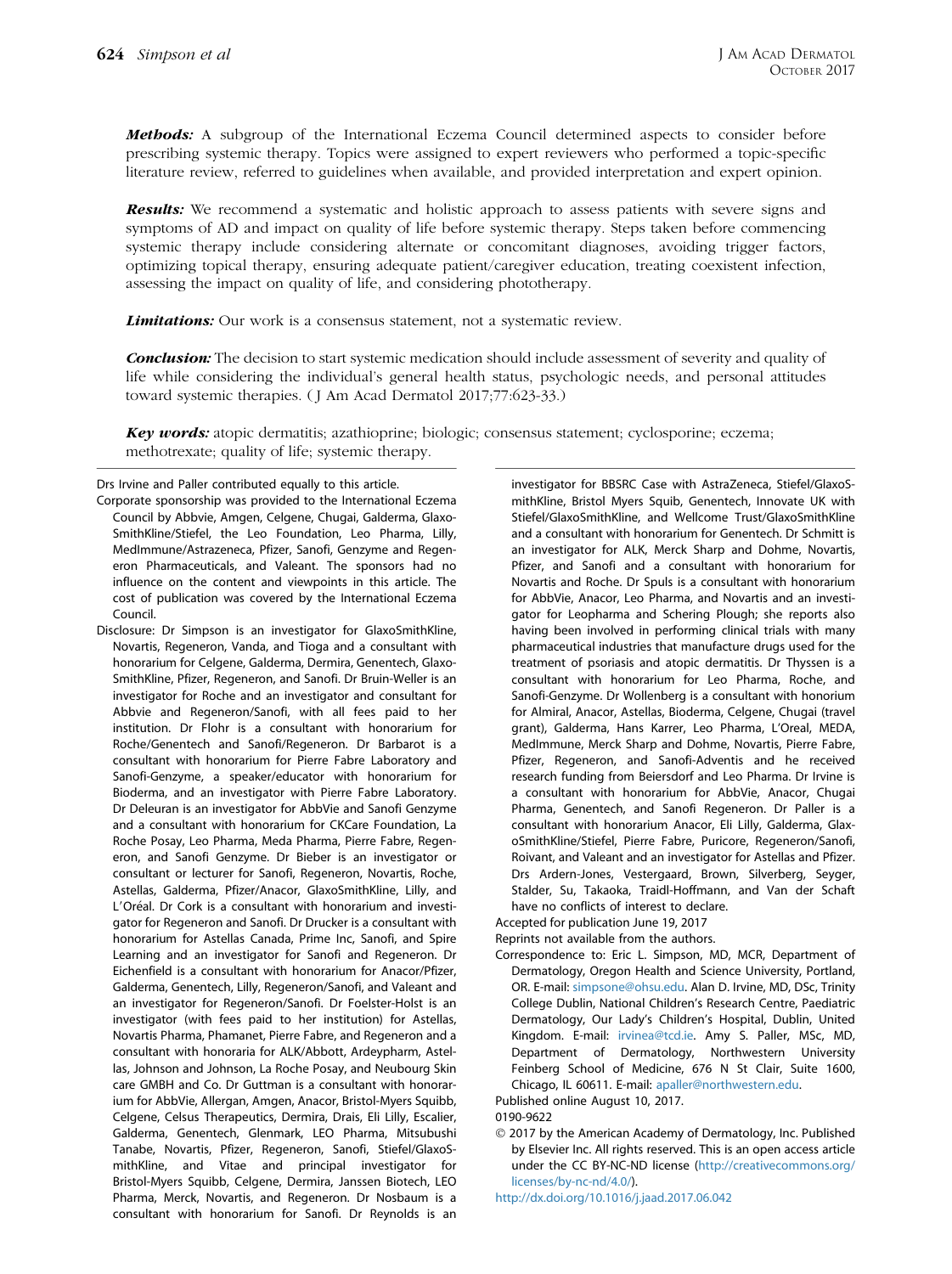Most patients with atopic dermatitis (AD) have mild-to-moderate disease<sup>[1](#page-8-0)</sup> that responds adequately to optimized emollient use, avoidance of irritants and disease triggers, and standard topical antiinflammatory therapies. However, many patients with AD may not have adequate disease control with these regimens of care or with phototherapy.

For pediatric and adult patients with moderate-tosevere AD that does not respond to topical therapy and for which phototherapy is not a viable option, systemic therapy is needed to control skin inflammation, reduce symptoms, prevent flares, and improve quality of life (QoL). The decision to initiate a systemic medication for AD can be difficult, given the known risks of traditional immunosuppressants. In a study from Germany, 10% of patients with AD received systemic therapy with oral corticoste-

## CAPSULE SUMMARY

- Physicians should optimize topical therapy before considering systemic medications for atopic dermatitis.
- Patients who fail to respond should be evaluated for exacerbating factors such as cutaneous infection and for alternative diagnoses such as allergic contact dermatitis.
- The decision to start systemic therapy depends on disease severity, impact on quality of life, and risks and benefits of systemic therapies for the individual patient.

## section subheadings of this consensus statement) were assigned to expert reviewers from 9 countries, each of whom performed a literature review, referred to guidelines when available, and provided interpretation and expert opinion on that topic area.

#### RESULTS

This expert review group recommends a systematic approach to assess patients with severe signs and/or symptoms of AD and/or impact on quality of life before systemic therapy. We reviewed the strengths and weaknesses of methods to measure disease severity and discussed issues to address before determining that nonsystemic treatment had failed. Finally, we summarized the key steps to follow before choosing to start a systemic agent ([Fig 1](#page-4-0)). Consensus across

roids, $\frac{2}{3}$  $\frac{2}{3}$  $\frac{2}{3}$  although the proportion of children with AD requiring systemic therapy is likely lower. $3,4$ 

Recent guidelines and systematic reviews from national societies provide evidence-based summaries of the safety and efficacy of systemic agents used for AD treatment,<sup>[5-9](#page-8-0)</sup> and others discuss how systemic treatments can be used effectively. $^{10}$  $^{10}$  $^{10}$ Nevertheless, the question of when a patient is a candidate for systemic therapy has received little attention.<sup>[11](#page-8-0)</sup>

Clinicians, patients, and caregivers consider many factors when deciding whether a systemic agent should be used. Most reviews state that failure to respond to adequate topical therapy, need for prolonged use of high-potency topical steroids, or repeated flares makes a patient eligible, but there are no universally accepted definitions of recalcitrance. Given the lack of clarity in decision making and in an effort to prevent overtreatment or undertreatment, a group of experts on AD management, all councilors or associates of the International Eczema Council (IEC), conferred to provide consensus guidance for clinicians in recognizing when a child or adult is considered a candidate for systemic therapy.

#### METHODS

Authors participated in a face-to-face meeting to delineate broad topic areas for consideration before prescribing systemic therapy. Topic areas (the

these areas is detailed in the following sections.

## Severity-based scoring systems alone cannot determine the need for systemic therapy: a holistic assessment is needed

One approach for identifying a candidate for systemic therapy is to utilize a disease severity score. More than 20 AD scoring systems quantify disease severity.[12,13](#page-8-0) The 2 most extensively validated are the Scoring of Atopic Dermatitis (SCORAD), which incorporates the intensity of disease signs and extent along with the patient-reported sleep loss and itch, and the Eczema Area and Severity Index.<sup>[14](#page-8-0)</sup> Scoring systems are used primarily in clinical trials and are too time-consuming for routine clinical practice. Moreover, these tools assess only part of the complex thinking that underlies treatment selection.

Assessment of the impact of AD on the patient, however, needs to include consideration of both severity and quality of life. Even if the extent of disease is small (eg, just the face, hands, or genital area), the impact on the individual patient may still be severe, negatively affecting a patient's emotional state, social functioning, activities of daily living, or any combination of these. Furthermore, extent of AD is hard to quantify because lesions are diffuse and less circumscribed than in psoriasis, for example. Using a SCORAD higher than 25 to define moderateto-severe disease is favored by many European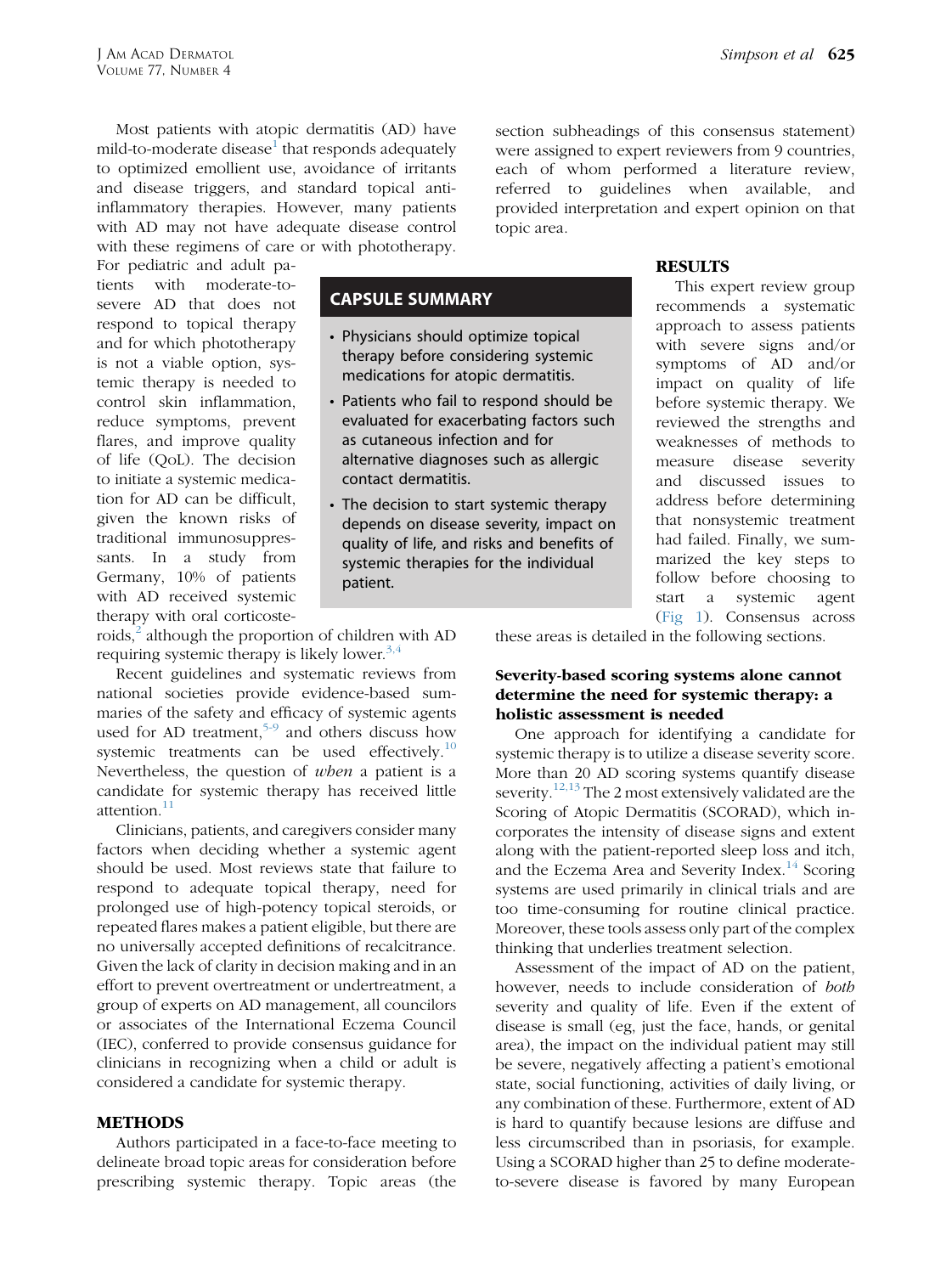| AD:     | atopic dermatitis               |
|---------|---------------------------------|
| TEC:    | International Eczema Council    |
| NB-UVB: | narrowband ultraviolet B        |
| OoL:    | quality of life                 |
| SCORAD: | SCORing Atopic Dermatitis Score |
| TCI:    | topical calcineurin inhibitors  |
| TCS:    | topical corticosteroid          |

dermatologists, $15,16$  but our expert panel identified several drawbacks to the use of a single scoring system in identifying candidates for systemic treatment.

A single, static (1 point in time) measurement of severity may overestimate or underestimate the true AD severity experienced by the patient, given the characteristic exacerbations and remissions of AD.<sup>[17](#page-8-0)</sup> Serial measurements can provide information about baseline severity, flares, and therapeutic response. It is important to gauge the severity and frequency of disease flares by using a variety of methods, as flares are a major determinant of quality of life and disillusionment with current therapy.[18](#page-8-0) Selfassessment scores such as the Patient-Oriented Eczema Measure and Patient-Oriented SCORAD enable patient-derived assessment of the course of the disease between consultations.<sup>19-21</sup> Documentation of severe, extensive disease and/or QoL impairment at several time points with adequate topical therapy enables a holistic rationale for moving to systemic therapy.

#### Assess disease impact on QoL

AD can severely affect social lives and emotional well-being, as well as academic and occupational endeavors.[22](#page-9-0) Validated QoL measures can be useful, but their use in the clinic may not be practical. For example, Heinl et al identified the best-validated instrument for measuring QoL with pediatric AD to be the Childhood Atopic Dermatitis Impact Scale, which contains more than 30 items. $^{23}$  $^{23}$  $^{23}$  In some practice settings, shorter, yet validated QOL scales, such as the Dermatology Life Quality Index or Skindex-16, may be useful to help document the impact of the disease, which may not be readily apparent through routine questioning. Chernyshov et al recently reviewed the pros and cons of the various instruments available for QOL measurement in  $AD<sup>24</sup>$  $AD<sup>24</sup>$  $AD<sup>24</sup>$  Alternatively, clinicians may assess and document QoL by using simple, open-ended questions, such as How is your atopic dermatitis affecting you? or How does your atopic dermatitis affect your life at home or at school/work? The frequency and intensity of symptoms, such as itch, pain, and sleep

disruption can be assessed by using formal tools such as the Patient-Oriented Eczema Measure, visual analogue scales, or numeric rating scales. $^{25}$  $^{25}$  $^{25}$ Treatment burden includes the time spent on treatment and the costs of medications, physician visits related to AD flares, and medication monitoring. If the impact on QoL from symptoms and/or treatment burden is significant in the eyes of the patient despite efforts to establish an appropriate and feasible plan of topical care (further discussed later), systemic therapy should be considered and may be more acceptable to patients and providers alike.

#### Alternative or concomitant diagnoses should be considered before advancing to systemic therapy

The diagnosis of AD is usually made clinically. However, a correct diagnosis can sometimes be challenging, particularly if clinical features are atypical ([Table I](#page-5-0)). Careful history taking, examination, and (sometimes) accompanying biopsy, laboratory assessments such as potassium hydroxide, scabies microscopic examinations, or patch testing $^{26}$  $^{26}$  $^{26}$  should be undertaken.

#### Ensure that adequate education has been delivered to improve adherence to topical therapy

It is important to ascertain whether failure of topical treatment is due to the severity of the disease (lack of efficacy of topical therapy) or lack of adherence to the treatment when making the decision to begin systemic therapy. Adherence to optimal topical management is challenging and can be exhausting for some patients and caregivers. Most prevalent is the fear of patients, caregivers, and health professionals about use of topical antiinflammatory medications. $27$  However, the smell and stains from tar preparations, the ''feel'' of a topical ointment (vs an oil or cream), and the messiness of certain topicals under clothes are patient concerns that can be discussed and accommodated to improve adherence. In addition to ste-roid phobia,<sup>[28](#page-9-0)</sup> there is fear of topical calcineurin inhibitors (TCIs) related to the black box warning mandated by the US Food and Drug Administration in 2005. Although the black box warning was initiated because of the theoretical risk of malignancy, no signal for cancer risk has emerged; nevertheless, the black box remains and requires US pharmacists to warn patients.

If failure of therapy is due to lack of adherence and/or topical corticosteroid (TCS) phobia, the first-line intervention of choice is patient education.<sup>[29-32](#page-9-0)</sup> If adherence to topical therapy cannot be optimized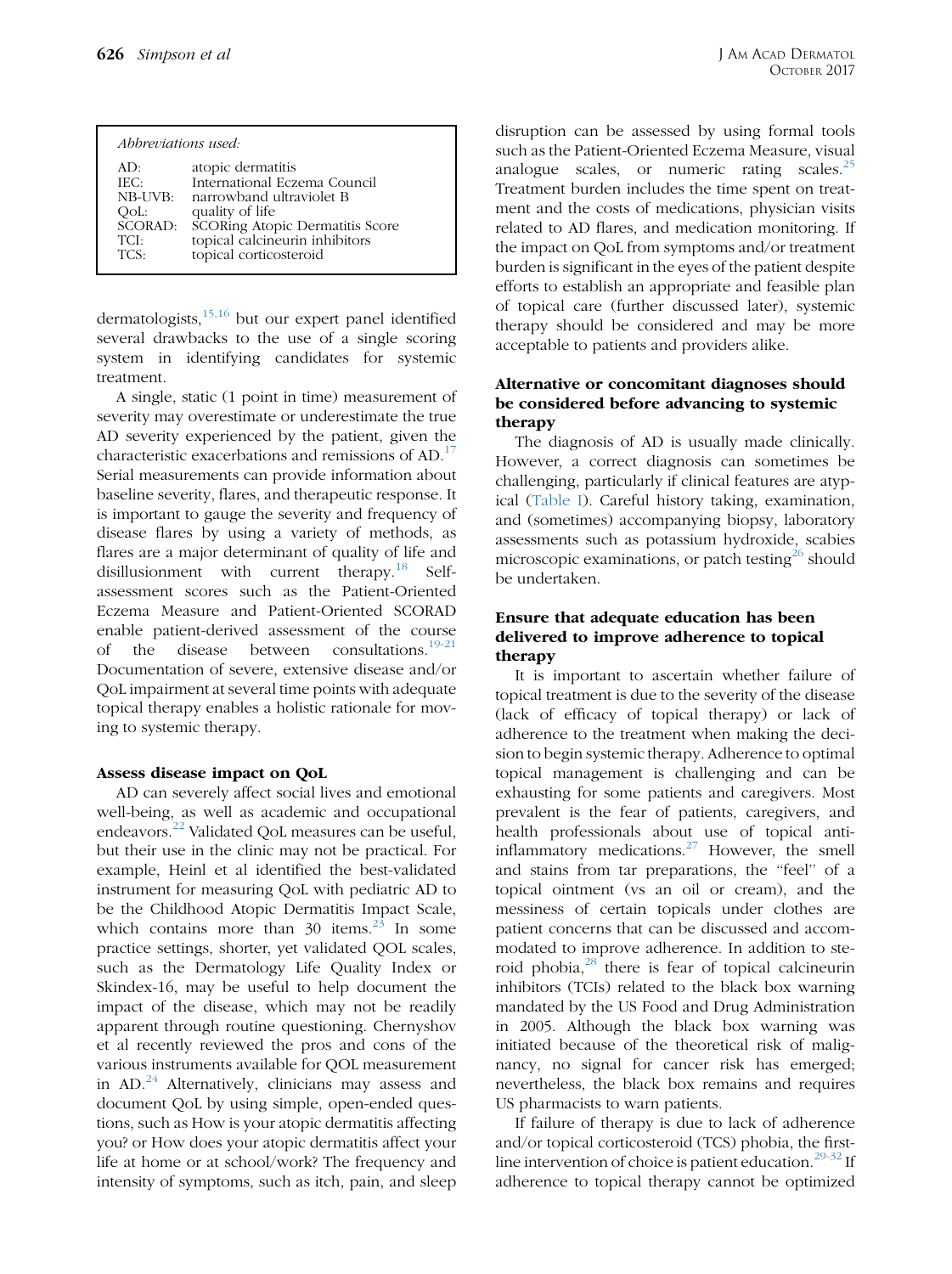<span id="page-4-0"></span>

Fig 1. Algorithm to decide when systemic immunomodulatory therapy is warranted in patients with atopic dermatitis.

despite proper education, the decision to start systemic therapy rests on the clinician's understanding of the reasons for continued nonadherence and whether those reasons can justify the risk and expense of systemic therapy for a particular patient. The need for overly complex topical regimens that are not feasible for a particular patient may justify moving to systemic therapy.

There are no evidence-based recommendations for environmental trigger avoidance measures in

patients with AD. However, several factors potentially provoke flares, most commonly, irritants such as detergents, sweat, saliva, aeroallergens, contact allergens, and psychologic stress. $33$ 

## Patients need a trial of intensive topical therapy

We advocate comprehensive patient education and a period of intensive topical therapy (if needed in a daycare setting), followed by reassessment of the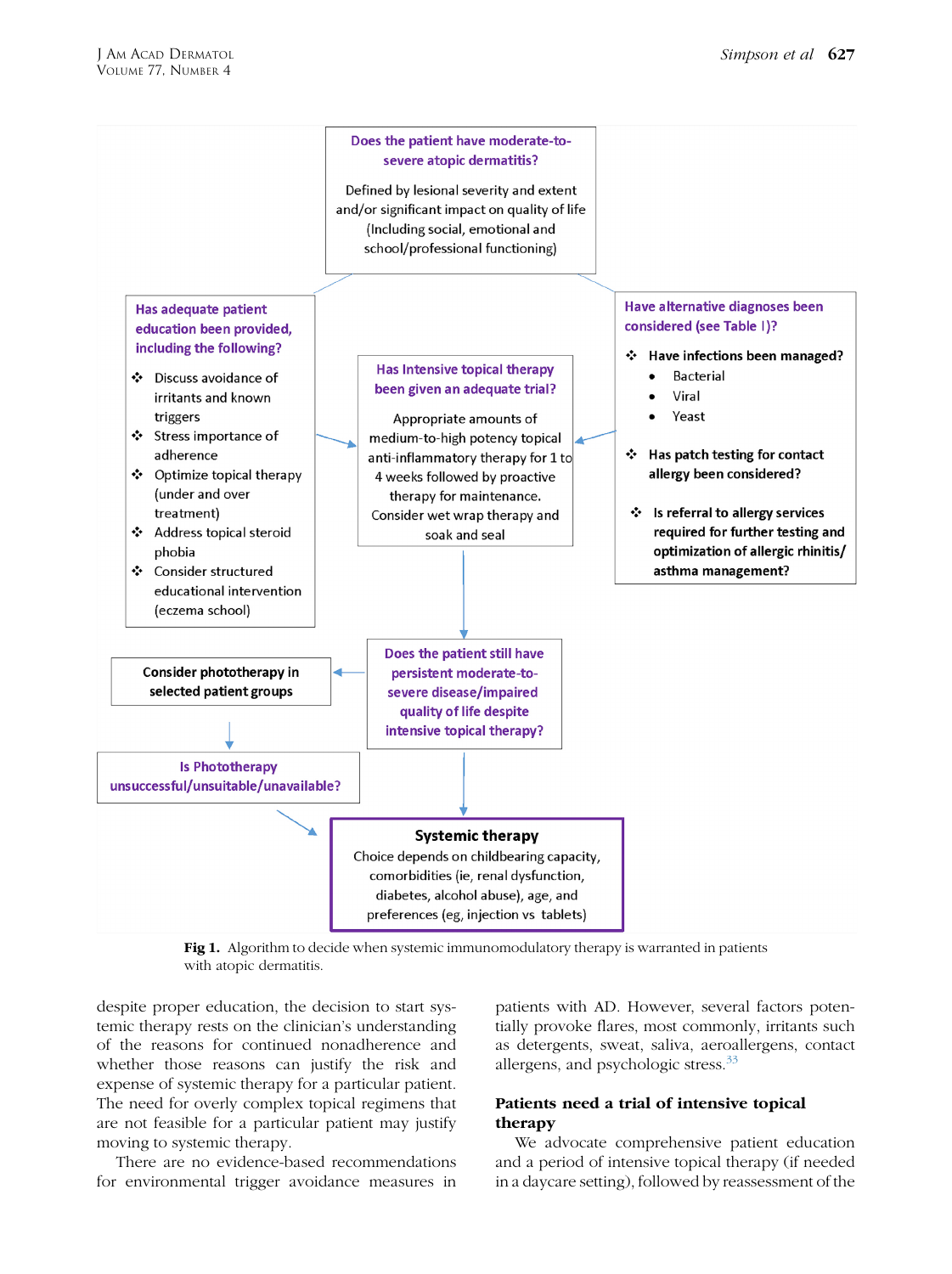| Condition                                                                                                                                | <b>Clinical features</b>                                                                     | Diagnostic work-up                                                              |
|------------------------------------------------------------------------------------------------------------------------------------------|----------------------------------------------------------------------------------------------|---------------------------------------------------------------------------------|
| Children and adults                                                                                                                      |                                                                                              |                                                                                 |
| Contact dermatitis (irritant or<br>allergic)                                                                                             | Atypical or localized distribution                                                           | Patch testing for allergic contact                                              |
| Severe, suberythrodermic psoriasis                                                                                                       | Less pruritus and lack of eczematous<br>change such as oozing/crusting                       | <b>Biopsy</b>                                                                   |
| Severe seborrheic dermatitis                                                                                                             | Lack of pruritus with greasy scale in<br>scalp and folds in infants                          | Clinical diagnosis                                                              |
| Scabies infestation                                                                                                                      | Inguinal, axillary, and genital papules.<br>Palmoplantar vesicles and burrows<br>in infants. | Mineral oil scraping                                                            |
| Widespread tinea corporis                                                                                                                | Annular papulosquamous lesions<br>without eczematous change                                  | Skin scraping for microscopy and<br>culture                                     |
| Children                                                                                                                                 |                                                                                              |                                                                                 |
| Zinc deficiency                                                                                                                          | Erosive plaques on face and groin<br>with fussiness                                          | Zinc levels and genetic testing                                                 |
| Netherton syndrome/other<br>ichthyoses                                                                                                   | Erythroderma, hair abnormalities, and<br>failure to thrive                                   | Genetic testing                                                                 |
| Immune deficiencies (eg, severe<br>combined immunodeficiency,<br>agammaglobulinemia, Wiskott-<br>Aldrich syndrome, hyperIgE<br>syndrome) | Sinopulmonary infections and failure<br>to thrive                                            | Genetic and immunologic testing, as<br>well as total IgE (hyperIgE<br>syndrome) |
| Adults                                                                                                                                   |                                                                                              |                                                                                 |
| Cutaneous T-cell lymphoma                                                                                                                | Lack of classic eczematous skin<br>changes such as oozing and<br>crusting                    | Skin biopsy and T-cell rearrangement<br>studies                                 |

<span id="page-5-0"></span>Table I. Differential diagnoses to consider in pediatric and adult patients with severe atopic dermatitis

IgE, Immunoglobulin E.

disease impact on severity and quality of life.<sup>[15](#page-8-0)</sup> Authors agreed that the general approach should be an intensive clearance period with a TCS followed by a safe and individualized regimen of intermittent TCSs, TCIs, or emollients to prevent flares. The strength of prescribed TCSs should be appropriate for patient age and the body locations being treated. Exact treatment protocols varied among the authors, but there was general consensus that the use of more potent TCSs (medium- to high-potency, class I to III in the United States, and class III to IV in Europe) once or twice daily for 1 to 4 weeks provides a useful way to gain control of severe disease, followed by a taper in application frequency. Patient age should be taken into consideration, with use of the strongest steroid classes restricted to adolescents and adults. Wet-wrap therapy and use of therapy after soaking in a bath (particularly in cases in children) may also be useful adjunctive measures to the application of TCSs or TCIs to quickly reduce disease severity but will increase the potency of the treatment. $34$ 

Should a patient improve during this induction period, it may be possible to maintain disease control by utilizing a medium-strength TCS or TCI applied 2 to 3 times weekly to normal-appearing skin at a site of frequent flares (proactive therapy).  $35-38$  This

approach has been shown to significantly reduce relapses, ultimately requiring less total TCS/TCI with negligible side effects.<sup>[39](#page-9-0)</sup> Patients who flare frequently, despite TCS induction followed by a proactive approach, are candidates for systemic therapy. Overuse of topical therapy (potency, frequency, and duration) despite controlled disease represents an indication for systemic therapy. Finally, the need for repeated courses of oral or intramuscular steroids, a management strategy discouraged by AD treatment guidelines, would be another indication for initiating more appropriate systemic therapy.

## Infection should be sought and treated as appropriate

Bacterial or viral infections should be identified and treated before considering systemic therapy. Many individuals affected by AD have skin and nasal colonization with *Staphylococcus aureus*,  $40$ increasing the risk of cutaneous infection.<sup>[41](#page-9-0)</sup> Furthermore, AD flares are accompanied by a shift in the microbiome, with an increased percentage of S *aureus* and reduced bacterial diversity.<sup>[42](#page-9-0)</sup> Certain viral infections have also been associated with AD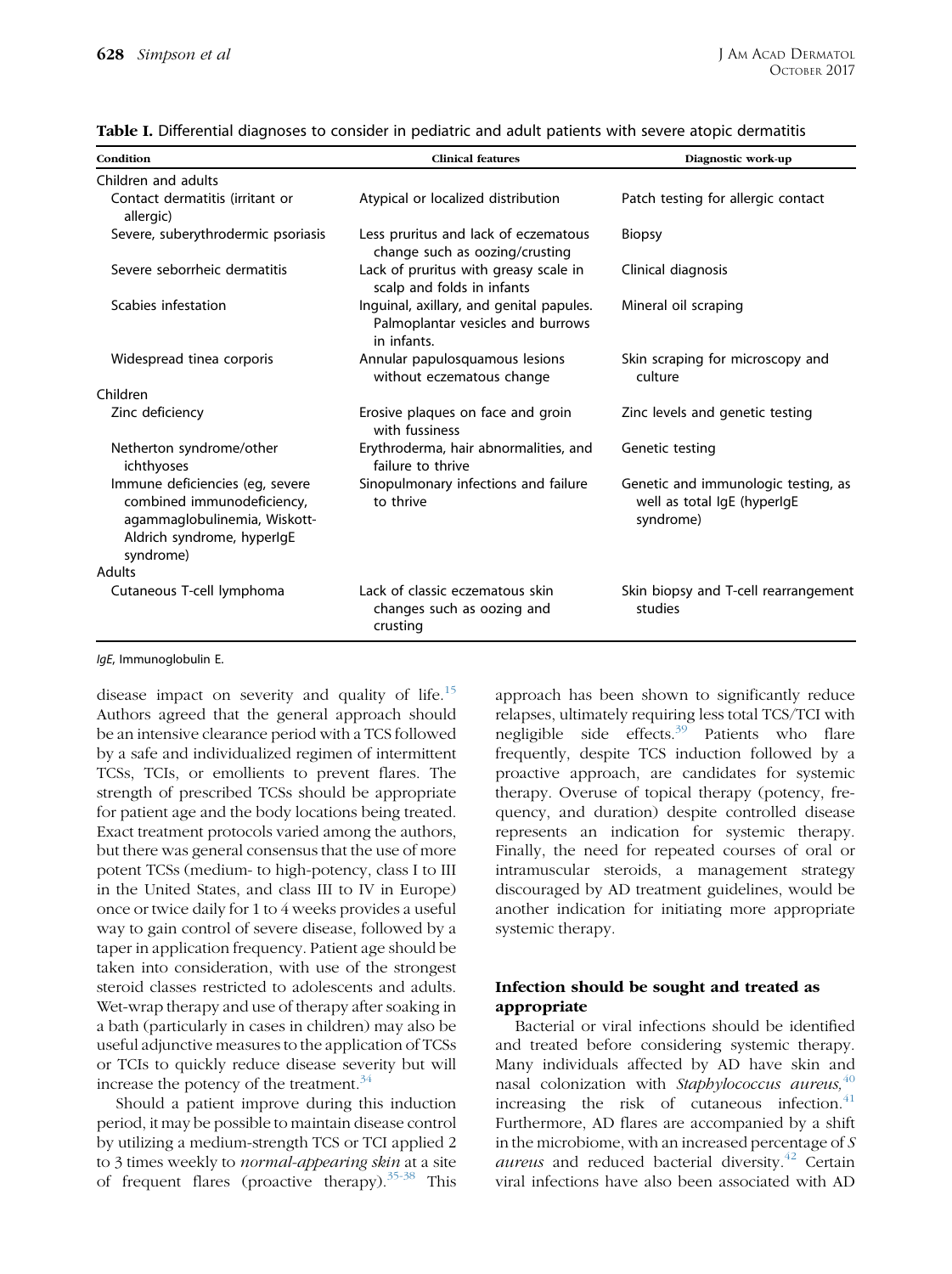| Drug (in alphabetical<br>order) | Approved<br>for AD?                      | <b>Estimated efficacy</b><br>(% reduction<br>in composite<br>severity scores) | Dose range                                                     | Common or serious side effects                                                                                                    | Monitoring required*                                             |
|---------------------------------|------------------------------------------|-------------------------------------------------------------------------------|----------------------------------------------------------------|-----------------------------------------------------------------------------------------------------------------------------------|------------------------------------------------------------------|
| Azathioprine                    | No                                       | 26%-39% <sup>5</sup>                                                          | Adult: 1-3 mg/kg/day;<br>Pediatric: 1-4 mg/kg/day              | Hematologic abnormalities,<br>skin and other malignancies,<br>hepatosplenic lymphoma,<br>and CNS infections such as<br><b>PML</b> | CBC, CMP, thiopurine<br>methyltransferase                        |
| Cyclosporine                    | No in<br>United States,<br>yes in Europe | 53%-95% <sup>5</sup>                                                          | Adult and pediatric:<br>$2.5 - 5$ mg/kg                        | Renal insufficiency,<br>hypertension, and drug<br>interactions                                                                    | CBC, CMP, magnesium,<br>uric acid, lipids, and<br>blood pressure |
| Dupilumab                       | Yes                                      | 73% <sup>62</sup>                                                             | Adult: 600 mg loading<br>followed by 300 mg/wk                 | Injection site reactions and<br>conjunctivitis                                                                                    | None                                                             |
| Methotrexate                    | No                                       | $42\%$ <sup>5</sup>                                                           | Adult: 7.5-25 mg weekly<br>Pediatrics: 0.2-0.7 mg/kg<br>weekly | Hepatoxicity, hematologic<br>abnormalities, teratogen,<br>gastrointestinal intolerance,<br>nausea, and fatique                    | CBC, CMP                                                         |
| Mycophenolate                   | No                                       | Unknown                                                                       | 1.0-1.5 g orally twice daily<br>Pediatric: 30-50 mg/kg daily   | Gastrointestinal, teratogen                                                                                                       | CBC, CMP                                                         |

<span id="page-6-0"></span>Table II. Most common on-label and off-label systemic therapies in AD

AD, Atopic dermatitis; CBC, complete blood count with differential and platelets; CMP, complete metabolic panel with basic chemistries and liver function tests; CNS, central nervous system; PML, progressive multifocal leukoencephalopathy.

\*See published review by Sidbury et al<sup>[7](#page-8-0)</sup> for more complete and detailed information regarding dosing and drug monitoring.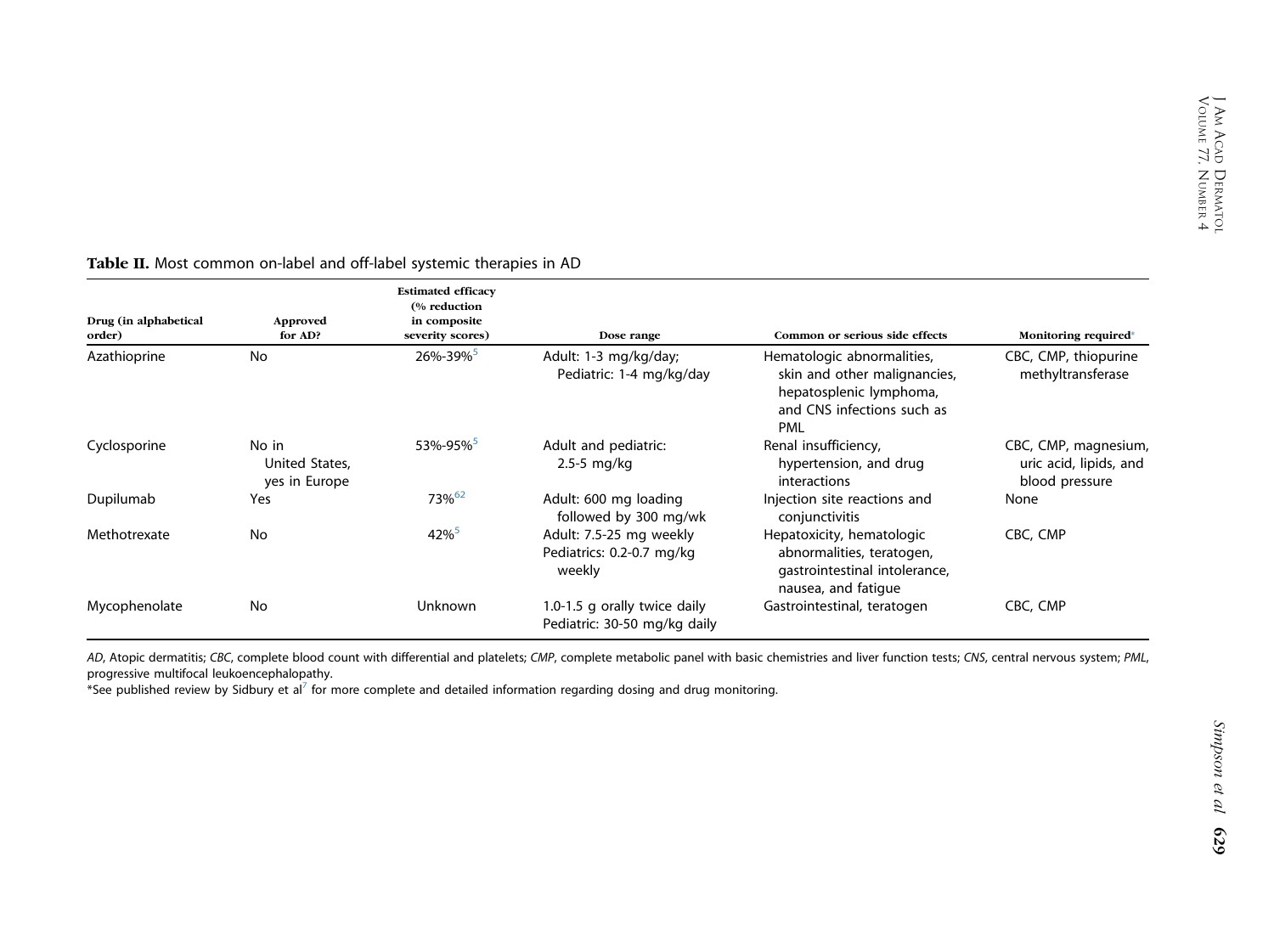exacerbation (eczema herpeticum, eczema coxsackium, and molluscum). $43$ 

Systemic antibiotics are usually required for treatment of cutaneous bacterial infection, especially before initiation of systemic therapy, $11$  as persistent infection may impair treatment responses.<sup>44</sup> Systemic antibiotics should be avoided in the absence of signs of infection (ie, these should not be used as a systemic treatment for AD and do not effectively reduce S aureus colonization).[45](#page-9-0) Antiseptic baths, most commonly with 0.005% sodium hypochlorite (dilute bleach), reduce disease severity $46$  and could be considered before systemic therapy, although this approach is not universally adopted and may have a greater ameliorative effect on the barrier and inflammation than on S aureus colonization. Topical or even systemic antifungal treatment could be considered for head and neck dermatitis, which is postulated to be driven by secondary yeast colonization, although the results of clinical trials have been conflicting.<sup>4</sup>

#### Possible allergic triggers should be considered and managed as appropriate

Patients with AD have a higher rate of allergic sensitization, including both type I reactions to aeroallergens (eg, animal dander and grass pollens) and type IV delayed allergic responses to contact allergens. Fragrances, preservatives (particularly propylene glycol and methylchlorothiazolinone) and emulsifiers in emollients and topical steroid creams are a frequent source of contact allergens for patients with AD.<sup>25,48-51</sup> If the patient's history and physical examination results suggest allergic triggers that exacerbate disease, further investigation to identify these triggers is appropriate (eg, referral to allergy services for skin prick testing or patch testing).

## Phototherapy should be considered before the use of other systemic therapy if accessible and practical

Phototherapy is recommended as second-line or adjuvant therapy in selected patients for moderateto-severe AD, especially in adults and older children.[7,52](#page-8-0) Systematic reviews have identified the greatest efficacy for narrowband ultraviolet B (NB-UVB) (311-313 nm) and ultraviolet A-1 (340-  $400$  nm).<sup>[53,54](#page-9-0)</sup> Psoralen with ultraviolet A radiation is associated with a greater risk of cutaneous malignancy and should be considered only in adults for whom NB-UVB has shown inadequate efficacy.<sup>[55](#page-9-0)</sup> Phototherapy is also efficacious in the pediatric population,[7,56](#page-8-0) but the long-term risk of skin cancer, especially in fair-skinned individuals, is not fully understood, suggesting the need for caution in this population, especially in patients who might receive systemic immunosuppressive medication later in life.

Optimal benefit requires a prolonged course  $\sim 24$ phototherapy treatments) to induce sustained remission, and adherence to phototherapy can be particularly challenging. Phototherapy is often poorly tolerated in highly inflamed AD and may be better tolerated after acute disease control with intensive topical or wet-wrap therapy.

Typically, 2 or 3 treatments per week of NB-UVB are used for 6 to 12 weeks<sup>[57](#page-10-0)</sup> or longer.<sup>[7](#page-8-0)</sup> If no response is seen within 8 to 12 weeks, or if AD recurrently flares during phototherapy, we recommend discontinuation. If AD improves with phototherapy but relapses rapidly, the safety risks of frequent retreatment or use of maintenance phototherapy must be weighed against those of systemic therapy. For many patients, the inconvenience of office-based phototherapy is untenable and home phototherapy may be a useful option; 1 study of patients with psoriasis showed results of home phototherapy similar to those of in-office use.<sup>[58](#page-10-0)</sup>

Phototherapy should be discontinued if cyclosporine or other systemic treatments (eg, azathioprine or mycophenolate mofetil) are initiated to avoid the synergistic risk of inducing skin malignancy. Combining methotrexate with phototherapy is thought to be associated with lower risk than other immunosuppressants and has been used for psoria-sis treatment.<sup>[59](#page-10-0)</sup>

#### Factors to consider when choosing a systemic agent

Each patient's situation is unique, and several factors influence the discussion between patient/ caregiver and physician that leads to therapeutic decision making. $60$  These include existent comorbidities and results of baseline investigations; patient age; anticipation of pregnancy and family planning issues for both male and female patients; and the patient's previous clinical experience, including with systemic agents.<sup>61</sup> Sharing information about treatment efficacy and potential side effects with the patient and family is also important. The most commonly used systemic medications for AD are summarized in [Table II](#page-6-0). A shared decision-making process should then be undertaken, weighing these factors previously discussed herein with the risks and benefits of the individual agents. The actual choice of any 1 systemic agent is beyond the scope of this article.

## A future consideration: will the availability of targeted immunomodulation with fewer safety risks lower the threshold for utilization of systemic agents?

Several emerging therapies are showing evidence of efficacy and short-term safety that are potentially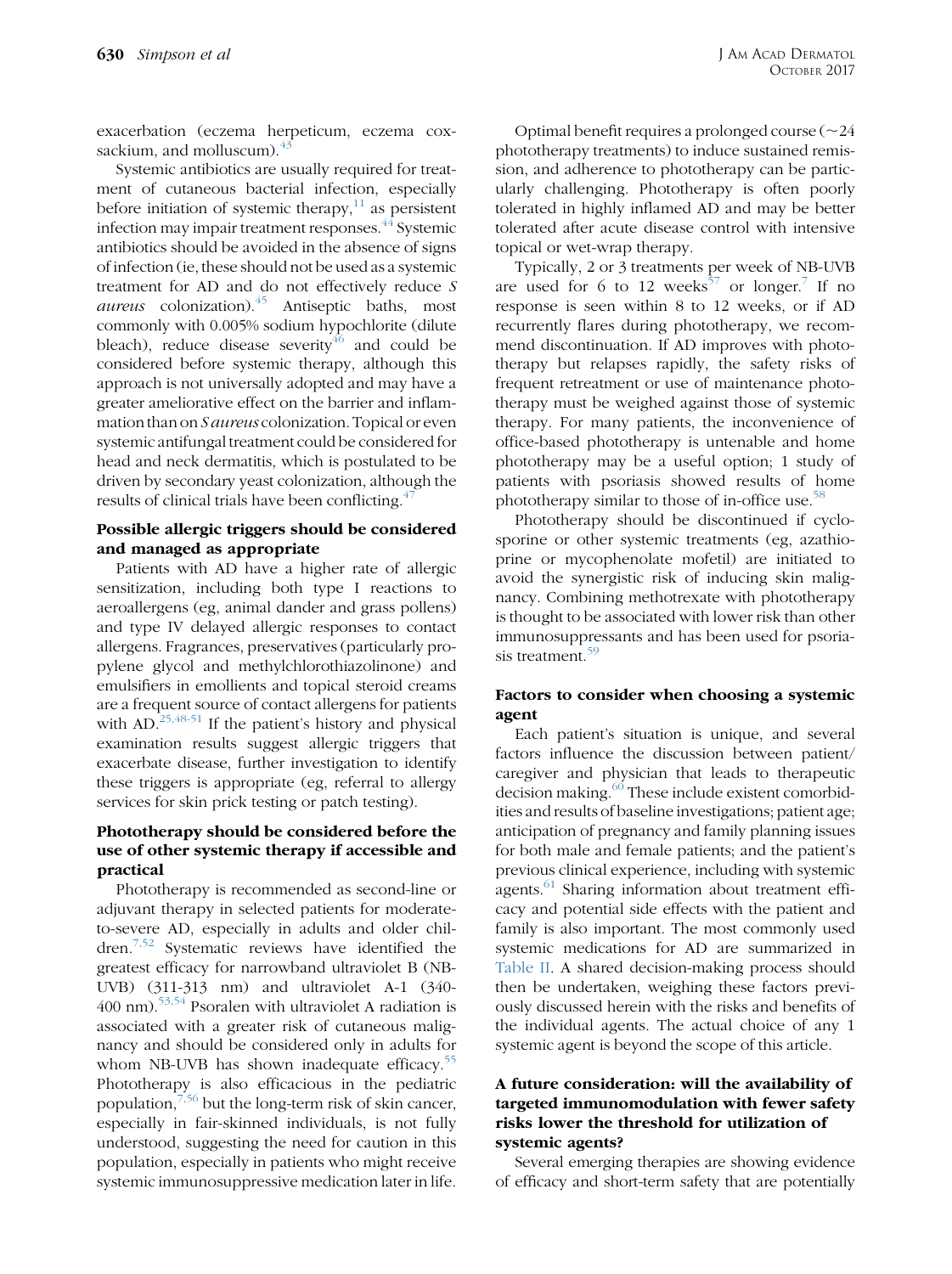<span id="page-8-0"></span>superior to those of traditional immunosuppressive therapy. $62$  Prospective registries will be useful to assess long-term safety and efficacy profiles, ideally allowing comparisons between conventional systemic immunosuppressants and novel emerging agents. The Treatment of Atopic Eczema Registry Taskforce has just reached consensus on a core data set for prospective registries for phototherapy and systemic therapies to facilitate comparison and pooling of data, should more than 1 registry be established. $\degree$ 

If proven both efficacious and safer than conventional immunosuppressive therapies (both shortand long-term therapy), systemic biologic and small-molecule therapies could lower the bar toward use for more moderate disease, not only to improve disease response and quality of life, but also to potentially prevent disease progression and future comorbidities. The long-term safety and accessibility of these newer interventions will enter into the decision-making equation for patients in the future.

#### **CONCLUSION**

This article provides a framework of thinking to inform patients and physicians confronted with the possibility of commencing systemic therapies for severe AD in adult or pediatric practice. We purposely offered no definitive Boolean yes/no guidelines, but have instead offered guidance on the complex considerations in making this decision [\(Fig 1\)](#page-4-0). The decision to start a systemic agent should ideally include assessments of severity and quality of life, while also allowing consideration of individual factors. Some of these additional individual factors are patient preferences, impact on personal life, prior topical therapy, financial implications, and comorbidities. The ultimate decision to commence systemic therapy will depend on the joint exploration of these many factors by the patient/caregiver and providers, taking into account the patient's psychologic needs, disease severity, and personal attitudes to systemic therapies.

We acknowledge the following IEC associates and councilors for their important contributions to the concepts in this article: Lisa Beck, Rochester, New York; Robert Bissonnette, Montreal, Canada; Anna De Benedetto, Gainesville, Florida; Kyu Han, Seoul, South Korea; Emmilia Hodak, Tel Aviv, Israel; Kenji Kabashima, Kyoto, Japan; Kwan Hoon Lee, Yonsei, Korea; Thomas Luger, Muenster, Germany; Cheng-Che E. Lan, Kaohsiung, Taiwan; Johannes Ring, Munich, Germany; Seong Jun Seo, Seoul, South Korea; Georg Stingl, Vienna, Austria; and Alain Taieb, Bordeaux, France. Sara J. Brown holds a Wellcome Trust Senior Research Fellowship in Clinical Science (106865/Z/15/Z). We appreciate the assistance of Margaret Jung, IEC executive director, in organizing councilor responses.

#### **REFERENCES**

- 1. [Silverberg JI, Simpson EL. Associations of childhood eczema](http://refhub.elsevier.com/S0190-9622(17)31944-8/sref1) [severity: a US population-based study.](http://refhub.elsevier.com/S0190-9622(17)31944-8/sref1) Dermatitis. 2014;25: [107-114.](http://refhub.elsevier.com/S0190-9622(17)31944-8/sref1)
- 2. [Schmitt J, Schmitt NM, Kirch W, Meurer M. Outpatient care](http://refhub.elsevier.com/S0190-9622(17)31944-8/sref2) [and medical treatment of children and adults with atopic](http://refhub.elsevier.com/S0190-9622(17)31944-8/sref2) eczema. [J Dtsch Dermatol Ges](http://refhub.elsevier.com/S0190-9622(17)31944-8/sref2). 2009;7:345-351.
- 3. [McAleer MA, Flohr C, Irvine AD. Management of difficult and](http://refhub.elsevier.com/S0190-9622(17)31944-8/sref3) [severe eczema in childhood.](http://refhub.elsevier.com/S0190-9622(17)31944-8/sref3) BMJ. 2012;345:e4770.
- 4. [Emerson RM, Williams HC, Allen BR. Severity distribution of](http://refhub.elsevier.com/S0190-9622(17)31944-8/sref4) [atopic dermatitis in the community and its relationship to](http://refhub.elsevier.com/S0190-9622(17)31944-8/sref4) [secondary referral.](http://refhub.elsevier.com/S0190-9622(17)31944-8/sref4) Br J Dermatol. 1998;139:73-76.
- 5. [Roekevisch E, Spuls PI, Kuester D, Limpens J, Schmitt J.](http://refhub.elsevier.com/S0190-9622(17)31944-8/sref5) [Efficacy and safety of systemic treatments for](http://refhub.elsevier.com/S0190-9622(17)31944-8/sref5) [moderate-to-severe atopic dermatitis: a systematic review.](http://refhub.elsevier.com/S0190-9622(17)31944-8/sref5) [J Allergy Clin Immunol](http://refhub.elsevier.com/S0190-9622(17)31944-8/sref5). 2014;133:429-438.
- 6. [Nankervis H, Thomas KS, Delamere FM, Barbarot S,](http://refhub.elsevier.com/S0190-9622(17)31944-8/sref6) Rogers NK, Williams HC. [Programme Grants for Applied](http://refhub.elsevier.com/S0190-9622(17)31944-8/sref6) [Research. Scoping systematic review of treatments for eczema](http://refhub.elsevier.com/S0190-9622(17)31944-8/sref6). [Southampton, UK: NIHR Journals Library; 2016.](http://refhub.elsevier.com/S0190-9622(17)31944-8/sref6)
- 7. [Sidbury R, Davis DM, Cohen DE, et al. Guidelines of care for](http://refhub.elsevier.com/S0190-9622(17)31944-8/sref7) [the management of atopic dermatitis: section 3. Manage](http://refhub.elsevier.com/S0190-9622(17)31944-8/sref7)[ment and treatment with phototherapy and systemic agents.](http://refhub.elsevier.com/S0190-9622(17)31944-8/sref7) [J Am Acad Dermatol](http://refhub.elsevier.com/S0190-9622(17)31944-8/sref7). 2014;71:327-349.
- 8. [Saeki H, Nakahara T, Tanaka A, et al. Clinical practice](http://refhub.elsevier.com/S0190-9622(17)31944-8/sref8) [guidelines for the management of atopic dermatitis 2016.](http://refhub.elsevier.com/S0190-9622(17)31944-8/sref8) J Dermatol[. 2016;43:1117-1145](http://refhub.elsevier.com/S0190-9622(17)31944-8/sref8).
- 9. [Galli E, Neri I, Ricci G, et al. Consensus Conference on Clinical](http://refhub.elsevier.com/S0190-9622(17)31944-8/sref9) [Management of pediatric Atopic Dermatitis.](http://refhub.elsevier.com/S0190-9622(17)31944-8/sref9) Ital J Pediatr. [2016;42:26.](http://refhub.elsevier.com/S0190-9622(17)31944-8/sref9)
- 10. [Flohr C, Irvine AD. Systemic therapies for severe atopic](http://refhub.elsevier.com/S0190-9622(17)31944-8/sref10) [dermatitis in children and adults.](http://refhub.elsevier.com/S0190-9622(17)31944-8/sref10) J Allergy Clin Immunol. [2013;132:774-774.e6](http://refhub.elsevier.com/S0190-9622(17)31944-8/sref10).
- 11. [Arkwright PD, Motala C, Subramanian H, et al. Management](http://refhub.elsevier.com/S0190-9622(17)31944-8/sref11) [of difficult-to-treat atopic dermatitis.](http://refhub.elsevier.com/S0190-9622(17)31944-8/sref11) J Allergy Clin Immunol Pract[. 2013;1:142-151](http://refhub.elsevier.com/S0190-9622(17)31944-8/sref11).
- 12. [Schmitt J, Langan S, Deckert S, et al. Assessment of clinical](http://refhub.elsevier.com/S0190-9622(17)31944-8/sref12) [signs of atopic dermatitis: a systematic review and recom](http://refhub.elsevier.com/S0190-9622(17)31944-8/sref12)mendation. [J Allergy Clin Immunol](http://refhub.elsevier.com/S0190-9622(17)31944-8/sref12). 2013;132:1337-1347.
- 13. [Ganemo A, Svensson A, Svedman C, Gronberg BM,](http://refhub.elsevier.com/S0190-9622(17)31944-8/sref13) [Johansson AC, Wahlgren CF. Usefulness of Rajka and Lange](http://refhub.elsevier.com/S0190-9622(17)31944-8/sref13)[land eczema severity score in clinical practice.](http://refhub.elsevier.com/S0190-9622(17)31944-8/sref13) Acta Derm Venereol[. 2016;96:521-524.](http://refhub.elsevier.com/S0190-9622(17)31944-8/sref13)
- 14. [Schmitt J, Langan S, Williams HC, Network ED-E. What are the](http://refhub.elsevier.com/S0190-9622(17)31944-8/sref14) [best outcome measurements for atopic eczema? A system](http://refhub.elsevier.com/S0190-9622(17)31944-8/sref14)atic review. [J Allergy Clin Immunol](http://refhub.elsevier.com/S0190-9622(17)31944-8/sref14). 2007;120:1389-1398.
- 15. [Wollenberg A, Oranje A, Deleuran M, et al. ETFAD/EADV](http://refhub.elsevier.com/S0190-9622(17)31944-8/sref15) [Eczema task force 2015 position paper on diagnosis and](http://refhub.elsevier.com/S0190-9622(17)31944-8/sref15) [treatment of atopic dermatitis in adult and paediatric](http://refhub.elsevier.com/S0190-9622(17)31944-8/sref15) patients. [J Eur Acad Dermatol Venereol](http://refhub.elsevier.com/S0190-9622(17)31944-8/sref15). 2016;30:729-747.
- 16. [Oranje AP, Glazenburg EJ, Wolkerstorfer A, de Waard-van der](http://refhub.elsevier.com/S0190-9622(17)31944-8/sref16) [Spek FB. Practical issues on interpretation of scoring atopic](http://refhub.elsevier.com/S0190-9622(17)31944-8/sref16) [dermatitis: the SCORAD index, objective SCORAD and the](http://refhub.elsevier.com/S0190-9622(17)31944-8/sref16) [three-item severity score.](http://refhub.elsevier.com/S0190-9622(17)31944-8/sref16) Br J Dermatol. 2007;157:645-648.
- 17. [Haeck IM, ten Berge O, van Velsen SG, de Bruin-Weller MS,](http://refhub.elsevier.com/S0190-9622(17)31944-8/sref17) [Bruijnzeel-Koomen CA, Knol MJ. Moderate correlation be](http://refhub.elsevier.com/S0190-9622(17)31944-8/sref17)[tween quality of life and disease activity in adult patients](http://refhub.elsevier.com/S0190-9622(17)31944-8/sref17) with atopic dermatitis. [J Eur Acad Dermatol Venereol](http://refhub.elsevier.com/S0190-9622(17)31944-8/sref17). 2012;26: [236-241.](http://refhub.elsevier.com/S0190-9622(17)31944-8/sref17)
- 18. [Zuberbier T, Orlow SJ, Paller AS, et al. Patient perspectives on](http://refhub.elsevier.com/S0190-9622(17)31944-8/sref18) [the management of atopic dermatitis.](http://refhub.elsevier.com/S0190-9622(17)31944-8/sref18) J Allergy Clin Immunol. [2006;118:226-232.](http://refhub.elsevier.com/S0190-9622(17)31944-8/sref18)
- 19. [Charman CR, Venn AJ, Ravenscroft JC, Williams HC. Trans](http://refhub.elsevier.com/S0190-9622(17)31944-8/sref19)[lating Patient-Oriented Eczema Measure \(POEM\) scores into](http://refhub.elsevier.com/S0190-9622(17)31944-8/sref19) [clinical practice by suggesting severity strata derived using](http://refhub.elsevier.com/S0190-9622(17)31944-8/sref19) [anchor-based methods.](http://refhub.elsevier.com/S0190-9622(17)31944-8/sref19) Br J Dermatol. 2013;169:1326-1332.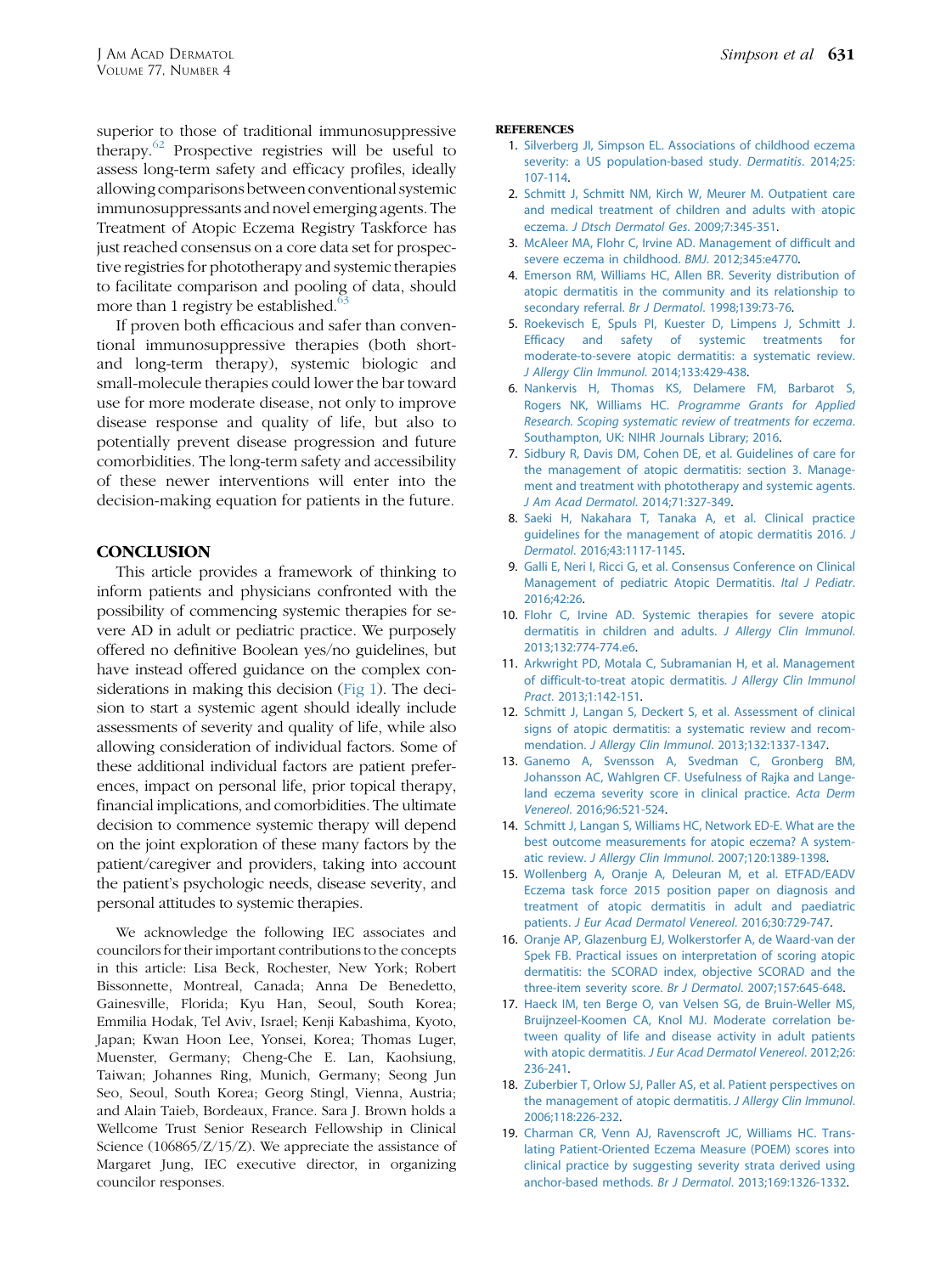- <span id="page-9-0"></span>20. [Coutanceau C, Stalder JF. Analysis of correlations between](http://refhub.elsevier.com/S0190-9622(17)31944-8/sref20) [patient-oriented SCORAD \(PO-SCORAD\) and other assess](http://refhub.elsevier.com/S0190-9622(17)31944-8/sref20)[ment scores of atopic dermatitis severity and quality of life.](http://refhub.elsevier.com/S0190-9622(17)31944-8/sref20) Dermatology[. 2014;229:248-255.](http://refhub.elsevier.com/S0190-9622(17)31944-8/sref20)
- 21. [Stalder JF, Barbarot S, Wollenberg A, et al. Patient-oriented](http://refhub.elsevier.com/S0190-9622(17)31944-8/sref21) [SCORAD \(PO-SCORAD\): a new self-assessment scale in atopic](http://refhub.elsevier.com/S0190-9622(17)31944-8/sref21) [dermatitis validated in Europe.](http://refhub.elsevier.com/S0190-9622(17)31944-8/sref21) Allergy. 2011;66:1114-1121.
- 22. [Drucker AM, Wang AR, Li WQ, Sevetson E, Block JK,](http://refhub.elsevier.com/S0190-9622(17)31944-8/sref22) [Qureshi AA. The burden of atopic dermatitis: summary of a](http://refhub.elsevier.com/S0190-9622(17)31944-8/sref22) [report for the National Eczema Association.](http://refhub.elsevier.com/S0190-9622(17)31944-8/sref22) J Invest Dermatol. [2017;137:26-30](http://refhub.elsevier.com/S0190-9622(17)31944-8/sref22).
- 23. [Heinl D, Prinsen CA, Sach T, et al. Measurement properties of](http://refhub.elsevier.com/S0190-9622(17)31944-8/sref23) [quality-of-life measurement instruments for infants, children](http://refhub.elsevier.com/S0190-9622(17)31944-8/sref23) [and adolescents with eczema: a systematic review.](http://refhub.elsevier.com/S0190-9622(17)31944-8/sref23) Br J Dermatol[. 2017;176:878-889](http://refhub.elsevier.com/S0190-9622(17)31944-8/sref23).
- 24. [Chernyshov PV, Tomas-Aragones L, Manolache L, et al.](http://refhub.elsevier.com/S0190-9622(17)31944-8/sref24) [Quality of life measurement in atopic dermatitis. Position](http://refhub.elsevier.com/S0190-9622(17)31944-8/sref24) [paper of the European Academy of Dermatology and](http://refhub.elsevier.com/S0190-9622(17)31944-8/sref24) [Venereology \(EADV\) Task Force on Quality of Life.](http://refhub.elsevier.com/S0190-9622(17)31944-8/sref24) J Eur [Acad Dermatol Venereol](http://refhub.elsevier.com/S0190-9622(17)31944-8/sref24). 2017;31(4):576-593.
- 25. [von Kobyletzki LB, Thomas KS, Schmitt J, et al. What factors](http://refhub.elsevier.com/S0190-9622(17)31944-8/sref25) [are important to patients when assessing treatment](http://refhub.elsevier.com/S0190-9622(17)31944-8/sref25) [response: an international cross-sectional survey.](http://refhub.elsevier.com/S0190-9622(17)31944-8/sref25) Acta Derm Venereol[. 2017;97:86-90](http://refhub.elsevier.com/S0190-9622(17)31944-8/sref25).
- 26. [Chen JK, Jacob SE, Nedorost ST, et al. A pragmatic approach](http://refhub.elsevier.com/S0190-9622(17)31944-8/sref26) [to patch testing atopic dermatitis patients: clinical recom](http://refhub.elsevier.com/S0190-9622(17)31944-8/sref26)[mendations based on expert consensus opinion.](http://refhub.elsevier.com/S0190-9622(17)31944-8/sref26) Dermatitis. [2016;27:186-192.](http://refhub.elsevier.com/S0190-9622(17)31944-8/sref26)
- 27. [Farrugia LL, Lee A, Fischer G, Blaszczynski A, Carter SR,](http://refhub.elsevier.com/S0190-9622(17)31944-8/sref27) [Smith SD. Evaluation of the influence of pharmacists and GPs](http://refhub.elsevier.com/S0190-9622(17)31944-8/sref27) [on patient perceptions of long-term topical corticosteroid](http://refhub.elsevier.com/S0190-9622(17)31944-8/sref27) use. [J Dermatolog Treat](http://refhub.elsevier.com/S0190-9622(17)31944-8/sref27). 2017;28:112-118.
- 28. [Mueller SM, Itin P, Vogt DR, et al. Assessment of ''cortico](http://refhub.elsevier.com/S0190-9622(17)31944-8/sref28)[phobia'' as an indicator of non-adherence to topical cortico](http://refhub.elsevier.com/S0190-9622(17)31944-8/sref28)[steroids: a pilot study.](http://refhub.elsevier.com/S0190-9622(17)31944-8/sref28) J Dermatolog Treat. 2017;28:104-111.
- 29. [Stalder JF, Bernier C, Ball A, et al. Therapeutic patient](http://refhub.elsevier.com/S0190-9622(17)31944-8/sref29) [education in atopic dermatitis: worldwide experiences.](http://refhub.elsevier.com/S0190-9622(17)31944-8/sref29) Pediatr Dermatol[. 2013;30:329-334.](http://refhub.elsevier.com/S0190-9622(17)31944-8/sref29)
- 30. [Staab D, Diepgen TL, Fartasch M, et al. Age related,](http://refhub.elsevier.com/S0190-9622(17)31944-8/sref30) [structured educational programmes for the management](http://refhub.elsevier.com/S0190-9622(17)31944-8/sref30) [of atopic dermatitis in children and adolescents: multicentre,](http://refhub.elsevier.com/S0190-9622(17)31944-8/sref30) [randomised controlled trial.](http://refhub.elsevier.com/S0190-9622(17)31944-8/sref30) BMJ. 2006;332:933-938.
- 31. [Ersser SJ, Cowdell F, Latter S, et al. Psychological and](http://refhub.elsevier.com/S0190-9622(17)31944-8/sref31) [educational interventions for atopic eczema in children.](http://refhub.elsevier.com/S0190-9622(17)31944-8/sref31) [Cochrane Database Syst Rev](http://refhub.elsevier.com/S0190-9622(17)31944-8/sref31). 2014;(1):CD004054.
- 32. Heratizadeh A, Werfel T, Wollenberg A, et al. Effects of structured patient education in adults with atopic dermatitis: multicenter randomized controlled trial. J Allergy Clin Immunol. 2017; <http://dx.doi.org/10.1016/j.jaci.2017.01.029> [E-pub ahead of print].
- 33. [Langan SM, Silcocks P, Williams HC. What causes flares of](http://refhub.elsevier.com/S0190-9622(17)31944-8/sref33) [eczema in children?](http://refhub.elsevier.com/S0190-9622(17)31944-8/sref33) Br J Dermatol. 2009;161:640-646.
- 34. [Devillers AC, Oranje AP. Wet-wrap treatment in children with](http://refhub.elsevier.com/S0190-9622(17)31944-8/sref34) [atopic dermatitis: a practical guideline.](http://refhub.elsevier.com/S0190-9622(17)31944-8/sref34) Pediatr Dermatol. [2012;29:24-27](http://refhub.elsevier.com/S0190-9622(17)31944-8/sref34).
- 35. [Paller AS, Eichenfield LF, Kirsner RS, et al. Three times weekly](http://refhub.elsevier.com/S0190-9622(17)31944-8/sref35) [tacrolimus ointment reduces relapse in stabilized atopic](http://refhub.elsevier.com/S0190-9622(17)31944-8/sref35) [dermatitis: a new paradigm for use.](http://refhub.elsevier.com/S0190-9622(17)31944-8/sref35) Pediatrics. 2008;122: [e1210-e1218.](http://refhub.elsevier.com/S0190-9622(17)31944-8/sref35)
- 36. [Hanifin J, Gupta AK, Rajagopalan R. Intermittent dosing of](http://refhub.elsevier.com/S0190-9622(17)31944-8/sref36) [fluticasone propionate cream for reducing the risk of relapse](http://refhub.elsevier.com/S0190-9622(17)31944-8/sref36) [in atopic dermatitis patients.](http://refhub.elsevier.com/S0190-9622(17)31944-8/sref36) Br J Dermatol. 2002;147: [528-537.](http://refhub.elsevier.com/S0190-9622(17)31944-8/sref36)
- 37. [Berth-Jones J, Damstra RJ, Golsch S, et al. Twice weekly](http://refhub.elsevier.com/S0190-9622(17)31944-8/sref37) [fluticasone propionate added to emollient maintenance](http://refhub.elsevier.com/S0190-9622(17)31944-8/sref37)

[treatment to reduce risk of relapse in atopic dermatitis:](http://refhub.elsevier.com/S0190-9622(17)31944-8/sref37) [randomised, double blind, parallel group study.](http://refhub.elsevier.com/S0190-9622(17)31944-8/sref37) BMJ. 2003; [326:1367](http://refhub.elsevier.com/S0190-9622(17)31944-8/sref37).

- 38. [Wollenberg A, Reitamo S, Girolomoni G, et al. Proactive](http://refhub.elsevier.com/S0190-9622(17)31944-8/sref38) [treatment of atopic dermatitis in adults with 0.1% tacrolimus](http://refhub.elsevier.com/S0190-9622(17)31944-8/sref38) ointment. Allergy[. 2008;63:742-750](http://refhub.elsevier.com/S0190-9622(17)31944-8/sref38).
- 39. [Wollenberg A, Ehmann LM. Long term treatment concepts](http://refhub.elsevier.com/S0190-9622(17)31944-8/sref39) [and proactive therapy for atopic eczema.](http://refhub.elsevier.com/S0190-9622(17)31944-8/sref39) Ann Dermatol. [2012;24:253-260.](http://refhub.elsevier.com/S0190-9622(17)31944-8/sref39)
- 40. [Graber CJ, Shane AL, Weintrub P, Chambers HF. Clonality of](http://refhub.elsevier.com/S0190-9622(17)31944-8/sref40) Staphylococcus aureus [colonization over time in attendees of](http://refhub.elsevier.com/S0190-9622(17)31944-8/sref40) [a camp for children with chronic dermatoses.](http://refhub.elsevier.com/S0190-9622(17)31944-8/sref40) Pediatr Dermatol[. 2011;28:519-523](http://refhub.elsevier.com/S0190-9622(17)31944-8/sref40).
- 41. [Bieber T. Atopic dermatitis.](http://refhub.elsevier.com/S0190-9622(17)31944-8/sref41) N Engl J Med. 2008;358: [1483-1494](http://refhub.elsevier.com/S0190-9622(17)31944-8/sref41).
- 42. [Kong HH, Oh J, Deming C, et al. Temporal shifts in the skin](http://refhub.elsevier.com/S0190-9622(17)31944-8/sref42) [microbiome associated with disease flares and treatment in](http://refhub.elsevier.com/S0190-9622(17)31944-8/sref42) [children with atopic dermatitis.](http://refhub.elsevier.com/S0190-9622(17)31944-8/sref42) Genome Res. 2012;22: [850-859.](http://refhub.elsevier.com/S0190-9622(17)31944-8/sref42)
- 43. [Wollenberg A, Wetzel S, Burgdorf WH, Haas J. Viral](http://refhub.elsevier.com/S0190-9622(17)31944-8/sref43) [infections in atopic dermatitis: pathogenic aspects and](http://refhub.elsevier.com/S0190-9622(17)31944-8/sref43) clinical management. [J Allergy Clin Immunol](http://refhub.elsevier.com/S0190-9622(17)31944-8/sref43). 2003;112: [667-674.](http://refhub.elsevier.com/S0190-9622(17)31944-8/sref43)
- 44. [Hauk PJ, Hamid QA, Chrousos GP, Leung DY. Induction of](http://refhub.elsevier.com/S0190-9622(17)31944-8/sref44) [corticosteroid insensitivity in human PBMCs by microbial](http://refhub.elsevier.com/S0190-9622(17)31944-8/sref44) superantigens. [J Allergy Clin Immunol](http://refhub.elsevier.com/S0190-9622(17)31944-8/sref44). 2000;105:782-787.
- 45. [Bath-Hextall FJ, Birnie AJ, Ravenscroft JC, Williams HC. In](http://refhub.elsevier.com/S0190-9622(17)31944-8/sref45)terventions to reduce [Staphylococcus aureus](http://refhub.elsevier.com/S0190-9622(17)31944-8/sref45) in the manage[ment of atopic eczema: an updated Cochrane review.](http://refhub.elsevier.com/S0190-9622(17)31944-8/sref45) Br J Dermatol[. 2010;163:12-26](http://refhub.elsevier.com/S0190-9622(17)31944-8/sref45).
- 46. [Huang JT, Rademaker A, Paller AS. Dilute bleach baths for](http://refhub.elsevier.com/S0190-9622(17)31944-8/sref46) Staphylococcus aureus [colonization in atopic dermatitis to](http://refhub.elsevier.com/S0190-9622(17)31944-8/sref46) [decrease disease severity.](http://refhub.elsevier.com/S0190-9622(17)31944-8/sref46) Arch Dermatol. 2011;147:246-247.
- 47. [Glatz M, Bosshard P, Schmid-Grendelmeier P. The role of](http://refhub.elsevier.com/S0190-9622(17)31944-8/sref47) fungi in atopic dermatitis. [Immunol Allergy Clin North Am](http://refhub.elsevier.com/S0190-9622(17)31944-8/sref47). [2017;37:63-74.](http://refhub.elsevier.com/S0190-9622(17)31944-8/sref47)
- 48. [Correa da Rosa J, Malajian D, Shemer A, et al. Patients with](http://refhub.elsevier.com/S0190-9622(17)31944-8/sref48) [atopic dermatitis have attenuated and distinct contact](http://refhub.elsevier.com/S0190-9622(17)31944-8/sref48) [hypersensitivity responses to common allergens in skin.](http://refhub.elsevier.com/S0190-9622(17)31944-8/sref48) J [Allergy Clin Immunol](http://refhub.elsevier.com/S0190-9622(17)31944-8/sref48). 2015;135:712-720.
- 49. [Dinkloh A, Worm M, Geier J, Schnuch A, Wollenberg A.](http://refhub.elsevier.com/S0190-9622(17)31944-8/sref49) [Contact sensitization in patients with suspected cosmetic](http://refhub.elsevier.com/S0190-9622(17)31944-8/sref49) [intolerance: results of the IVDK 2006-2011.](http://refhub.elsevier.com/S0190-9622(17)31944-8/sref49) J Eur Acad Dermatol Venereol[. 2015;29:1071-1081.](http://refhub.elsevier.com/S0190-9622(17)31944-8/sref49)
- 50. [Malajian D, Belsito DV. Cutaneous delayed-type hypersensi](http://refhub.elsevier.com/S0190-9622(17)31944-8/sref50)[tivity in patients with atopic dermatitis.](http://refhub.elsevier.com/S0190-9622(17)31944-8/sref50) J Am Acad Dermatol. [2013;69:232-237.](http://refhub.elsevier.com/S0190-9622(17)31944-8/sref50)
- 51. [Shaughnessy CN, Malajian D, Belsito DV. Cutaneous](http://refhub.elsevier.com/S0190-9622(17)31944-8/sref51) [delayed-type hypersensitivity in patients with atopic derma](http://refhub.elsevier.com/S0190-9622(17)31944-8/sref51)[titis: reactivity to surfactants.](http://refhub.elsevier.com/S0190-9622(17)31944-8/sref51) J Am Acad Dermatol. 2014;70: [704-708.](http://refhub.elsevier.com/S0190-9622(17)31944-8/sref51)
- 52. [Tintle S, Shemer A, Suarez-Farinas M, et al. Reversal of atopic](http://refhub.elsevier.com/S0190-9622(17)31944-8/sref52) [dermatitis with narrow-band UVB phototherapy and bio](http://refhub.elsevier.com/S0190-9622(17)31944-8/sref52)[markers for therapeutic response.](http://refhub.elsevier.com/S0190-9622(17)31944-8/sref52) J Allergy Clin Immunol. [2011;128:583-593. e1-4](http://refhub.elsevier.com/S0190-9622(17)31944-8/sref52).
- 53. [Garritsen FM, Brouwer MW, Limpens J, Spuls PI. Photo](http://refhub.elsevier.com/S0190-9622(17)31944-8/sref53) [\(chemo\)therapy in the management of atopic dermatitis:](http://refhub.elsevier.com/S0190-9622(17)31944-8/sref53) [an updated systematic review with implications for practice](http://refhub.elsevier.com/S0190-9622(17)31944-8/sref53) and research. Br J Dermatol[. 2014;170:501-513.](http://refhub.elsevier.com/S0190-9622(17)31944-8/sref53)
- 54. [Meduri NB, Vandergriff T, Rasmussen H, Jacobe H. Photo](http://refhub.elsevier.com/S0190-9622(17)31944-8/sref54)[therapy in the management of atopic dermatitis: a system](http://refhub.elsevier.com/S0190-9622(17)31944-8/sref54)atic review. [Photodermatol Photoimmunol Photomed](http://refhub.elsevier.com/S0190-9622(17)31944-8/sref54). 2007; [23:106-112.](http://refhub.elsevier.com/S0190-9622(17)31944-8/sref54)
- 55. [Ling TC, Clayton TH, Crawley J, et al. British Association of](http://refhub.elsevier.com/S0190-9622(17)31944-8/sref55) [Dermatologists and British Photodermatology Group](http://refhub.elsevier.com/S0190-9622(17)31944-8/sref55)